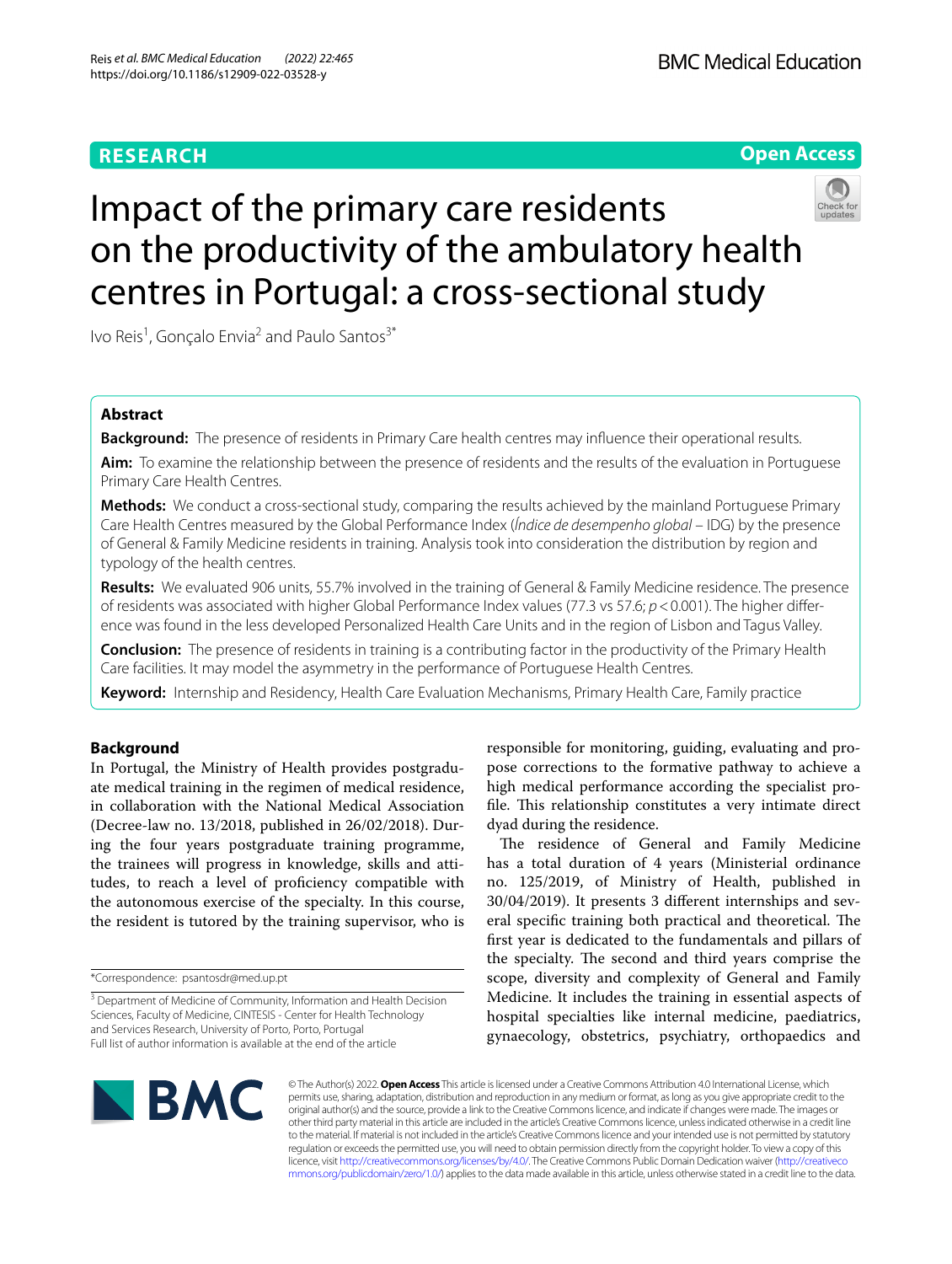trauma, surgery and several optative internships according to the specific needs of each resident. The last year is dedicated to the integration of skills, management of practice and clinical governance in Primary Health Care (PHC), covering and integrating the knowledge, attitudes and skills of previous training and adding the dimensions of clinical and health management and governance. During all time, residents are active members of the health team with impact on its functioning and its results.

The Portuguese PHC system is based on a network of health centres distributed nationwide since 1970s. From the initial pyramidal structure, where the decision level was mainly top-down, PHC organization evolved to a decentralized frame, closer to the providers and real needs of the population. These third generation Health Centres were created in 1999 by Decree-law no. 157/99, and aimed to modernize and adapt the response of PHC. The operationalization of the principle created the Family Health Units (*Unidade de Saúde Familiar* – USF) with the publication of Decree-Law no. 298/2007  $[1-3]$  $[1-3]$  $[1-3]$ .

The new USFs were established under the principle of organizational, functional and technical autonomy, and responded to the individual medical assistance needs of a population between 4 and 20 thousand people. Together with public health teams, community care and paramedical assistance, USF integrated the 55 Portugal mainland Health Centre Groups, enclosing about 200,000 individuals each. USFs are mainly an organizational development from the classical health centres based on the providers' individual work to the implementation of real teamwork in which medical staf, nurses and secretaries responsibly assume their role in health team, with solidarity, cooperation, conciliation and participatory management, through well-established pathways. The objective is to continuously improve quality, which also

<span id="page-1-0"></span>**Table 1** Typology of Primary Care Health Centres in Portugal

implies a culture of regular and objective evaluation and re-evaluation, and the expansion of the model to the entire national territory [[4\]](#page-5-2).

The USF presents in three distinct types (Table  $1$ ). The USF-A model corresponds to teams still in the maturing phase, allowing the improvement of teamwork and the development of the practice of internal evaluation, using a matrix of organizational indicators from structure and process dimensions. The USF-B model units present greater organizational maturity and an efective practice of team working, with more rigorous performance requirements under independent accreditation processes. These units have access to a pay for performance system, including fnancial incentives attributed to the institution and individual prizes, which may ascend to about two thirds of the base salary. The USF-C model units are potentially supplemental to the national health service units, open to the social, cooperative and private sectors. These have never been implemented in practice. The Personalized Health Care Units (*Unidade de Cuidados de Saúde Personalizados* – UCSP) are those health centres that did not transfer to the USF model, representing about a quarter of all PHC units.

Regardless of the typology of the functional units, the 2007 reform consolidated the assessment of performance as the key for developing the PHC. The daily assistance started to integrate the quality measured by a set of indicators related to the structure, the processes and the results, in a perspective of continuous improvement, with potential gains in the health results [\[5](#page-5-3)]. At the same time, the pay for performance was introduced in the USF-B, focusing the attention in the quantitative aspects of the measures rather than in the underlying objectives, losing the perspective of quality improvement to the evaluation grid  $[6]$  $[6]$ . As Turcotte-Tremblay stated,  $[7]$  $[7]$ 

|                            | <b>UCSP</b>            | USF-A                                    | USF-B                                    |
|----------------------------|------------------------|------------------------------------------|------------------------------------------|
| Legislation                | Decree-Law n.º 28/2008 | Decree-Law n.º 73/2017                   | Decree-Law n.º 73/2017                   |
| Team constitution          | Does not apply         | Doctors, nurses and administrative staff | Doctors, nurses and administrative staff |
| Recruitment                | Public tender          | Spontaneous and voluntary                | Spontaneous and voluntary                |
| Standard Evaluation        | Does not apply         | Minimal Requirements (DiOr)              | Strict Requirements (DiOr)               |
| Team size                  | Does not apply         | Adjusted to assistance coverage          | Adjusted to assistance coverage          |
| Team cooperation           | Does not apply         | Yes                                      | Yes                                      |
| Technical Autonomy         | No                     | Yes                                      | Yes                                      |
| Organizational autonomy    | No.                    | Yes                                      | Yes                                      |
| Payment                    | Monthly Salary         | Monthly Salary                           | Pay for Performance over monthly salary  |
| Funding                    | Public                 | Public                                   | Public                                   |
| Patients per doctor (2019) | 1487±413               | $1655 \pm 166$                           | $1795 \pm 116$                           |

*UCSP* Personalized Health Care Units, *USF-A* Type A Family Health Units, *USF-B* Type B Family Health Units, *DiOr* Grid for the diagnosis of organizational development in Primary Health Care (Diagnóstico de Desenvolvimento Organizacional nos Cuidados de Saúde Primários)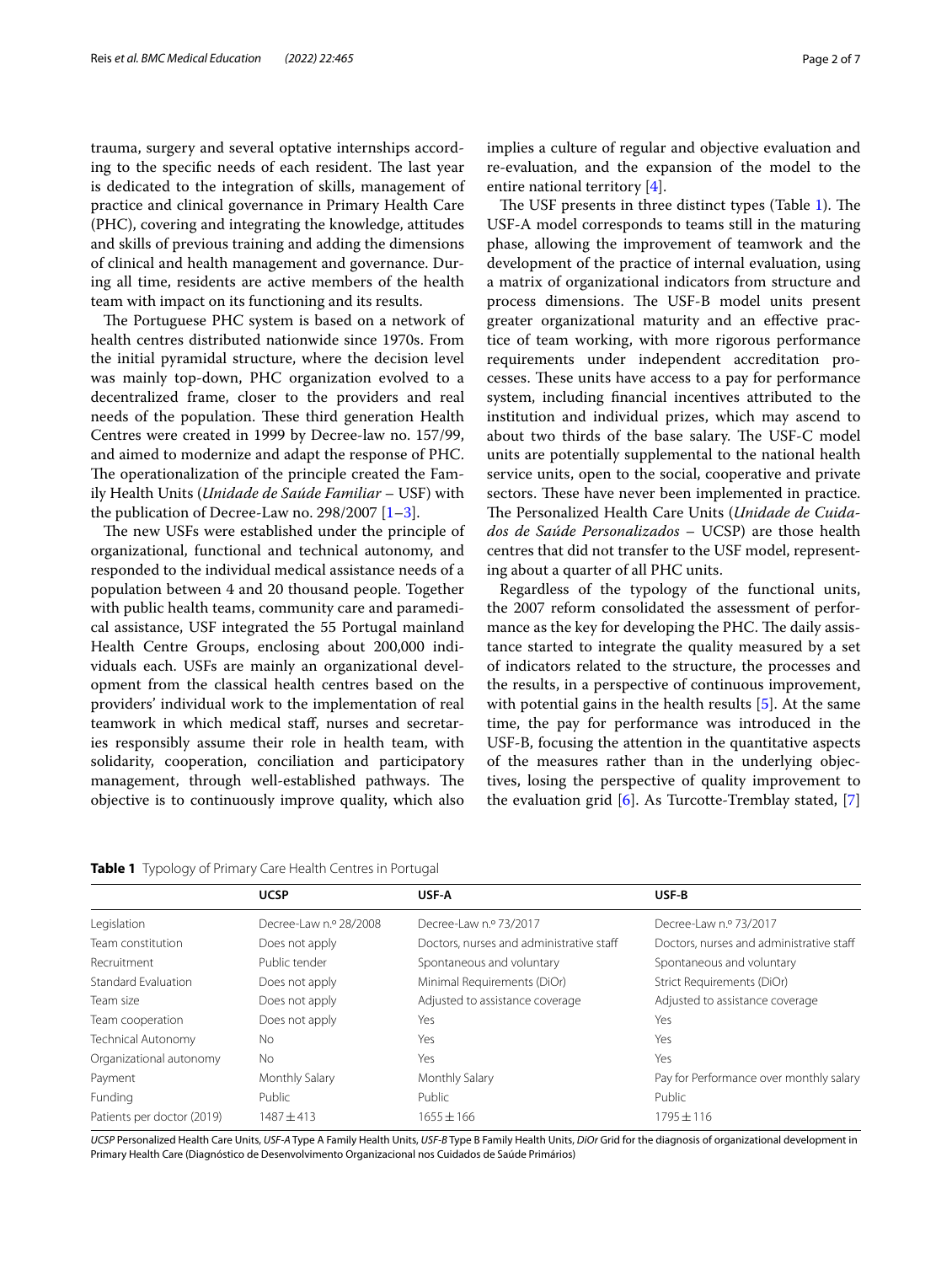this system presents the risk of manipulation of medical registers, such that the reported quantity and quality of care difer from what is actually delivered to correspond to the contract, and consequently causing dissatisfaction and demotivation of the providers. To break it, the index of global performance (Índice de Desempenho Global – IDG) was settled, closer to the complexity of the patients' approach in PHC. IDG is based on the evaluation of fve areas of production in PHC: (1) performance in the care provided, weighing 50% for the total index, (2) available services – 10%, (3) organizational quality – 20%, (4) professional education and training – 10%, and (5) scientifc production – 10%. More than the univocal analysis of the diferent indicators, this IDG integrates the measures of performance in a multidimensional structure closer to the real practice and defocused from the specifc indicators  $[8, 9]$  $[8, 9]$  $[8, 9]$ . The IDG allows a quick evaluation of the overall production of the Health Unit, its operation and the attained results, in addition to being an efective tool for comparison between health units.

Although the sharing of the medical knowledge with other doctors and with our students is an ethical commitment, multiple constraints are barriers to teaching, both from the organization related issues, like inadequate facilities or little available time, as from the lack of professional skills for education or even personal motivation to do it. Some facilities do not provide any training at all. The impact of the presence of residents in the health services production has been addressed mostly from the cost evaluation, showing a large beneft at the hospitals and marginal or even non-existent in the PHC [\[10](#page-5-8)]. It is relevant to characterize this relationship from the point of view of health gains and service productivity. Our aim is to establish the impact of the presence of residents in the productivity of PHC health teams, measured by the IDG index and considering the diferent typologies of organizational models and the geographical distribution.

### **Methods**

We conducted a cross-sectional study, including all the Portuguese mainland health centres, in the year of 2019, before the perturbation introduced by COVID-19 pandemic.

We studied several publicly available variables, including number of residents and specialists by unit, geographic distribution (according Nomenclature of Territorial Units for Statistics—NUTS II), typology of the health centre (UCSP, USF-A and USF-B), and the global performance index (IDG). All data referred to the end of 2019, representing the fnal evaluation of the whole year, as published on the official web page of the Portuguese Ministry of Health at BI-CSP (ID of Primary Health Care) and collected in early 2021.

As pointed above, the IDG corresponds to the weighted sum of fve sectorial indices of the areas of performance of clinical practice, services provided, organizational quality, professional training and scientifc activity. Annually, the Ministry of Health, through the Central Administration of the Health System (ACSS, IP) defnes which indicators are included in the construction of each sectoral index, considering the National Health Plan, the Regional Plans and the Local Health Plans, as well as the rules and other guidelines issued by the Directorate-General for Health. It varies between 0 and 1, being translated as a percentage, with higher values refecting better overall performance of the health units.

This study was exempt from previous appraisal of Ethics Committee since it was based on a document analysis, using publicly available secondary data, without direct or indirect intervention on individuals. Nevertheless, the ethical commitment is rather important than the law that regulates it  $[11]$  $[11]$ . Data were analysed anonymously and treated with respect for the ethical principles of the Declaration of Helsinki and the Oviedo Convention.

Statistical analysis included frequency and association measures. It was performed in SPSS Statistics 24.0 ®.

We checked the normality of continuous variables by Kolmogorov–Smirnov test. The inferential analysis used chi-square test, Mann–Whitney U and Pearson's correlation. The multivariate analysis used a logistic regression model to compare the frst to the forth quartile of the IDG distribution. We accepted an alpha error of 0.05.

#### **Results**

We analysed data from 906 health centres (40.0% UCSP, 31.8% USF-A and 30.2% USF-B), 55.7% involved in the general and family medicine residence programme, with a mean of 3 residents ([1-16], interquartile range  $[IQR]=3$ ) per unit. Most of UCSP did not have any residents (73.5%). The great number of residents were allocated to the USF-B (4.8 per unit), which represented 49.7% of the units involved in the residence training (Table [2\)](#page-3-0).

The median of IDG was 70.7 in mainland Portugal  $([17.5–94.3], IQR = 29.3).$  The health centres involved in the residence programme presented higher values of IDG than those who had no residents (77.3;  $IQR = 18.7$  vs 57.6; IQR = 28,4;  $p < 0.001$ ). The presence of residents in the unit was associated with higher performance of UCSP and USF-A but not in USF-B health centres (Table [3\)](#page-3-1).

Analysing by regions, we realize that there were signifcant diferences in the UCSP and USF-A of the Lisbon and Tagus valley region and in the USF-A of the North region, where the presence of residents was associated with higher IDG (Table [4](#page-3-2)).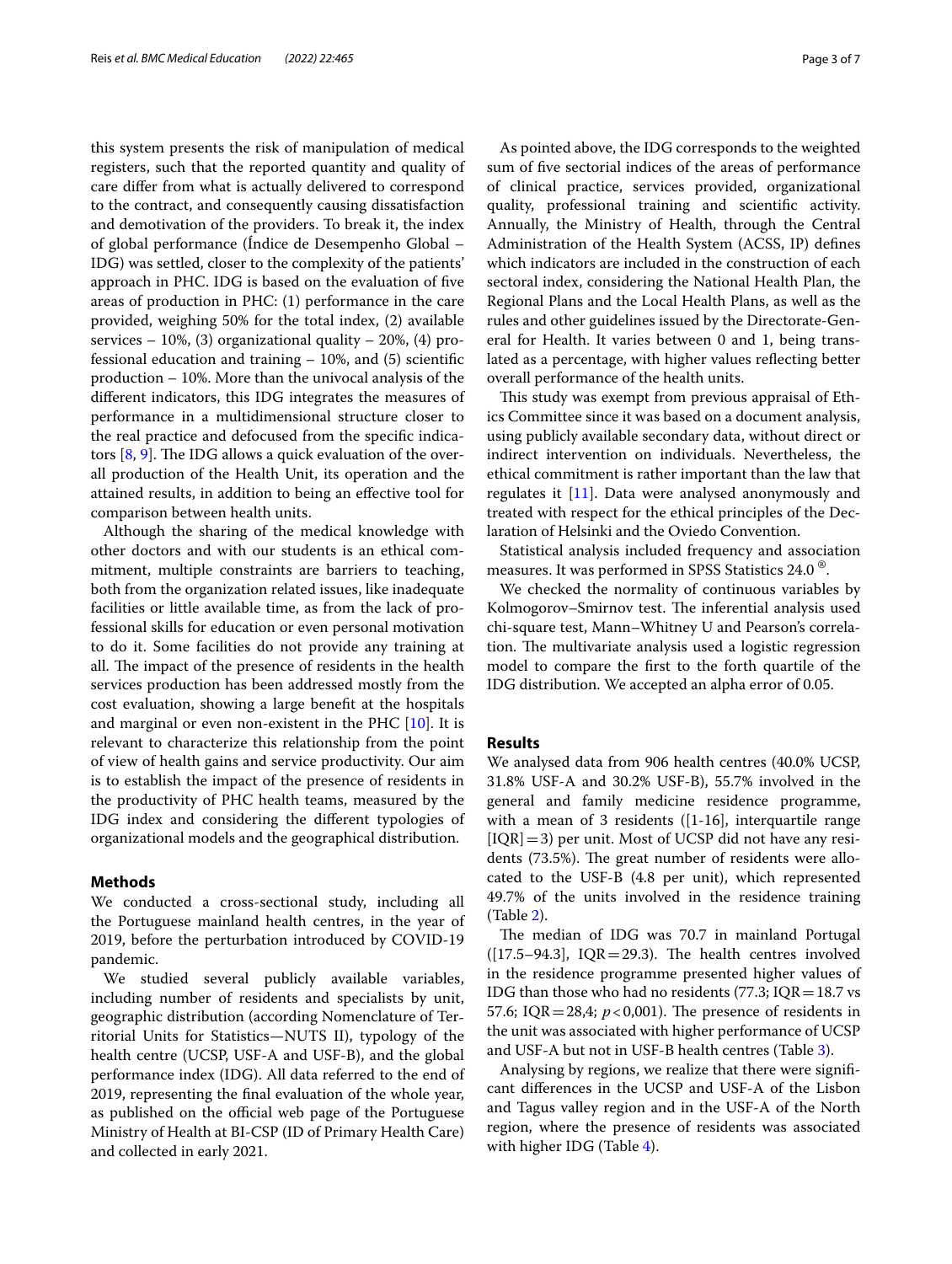<span id="page-3-0"></span>**Table 2** The distribution of the General and Family Medicine residents, by the typology of the health centres

| <b>Typology</b> | Units<br>without<br>residents | Units with<br>residents | <b>Total of</b><br>residents | Residents/unit |
|-----------------|-------------------------------|-------------------------|------------------------------|----------------|
| <b>UCSP</b>     | 253                           | 91                      | 247                          | 2.7            |
| USE A           | 125                           | 163                     | 480                          | 2.9            |
| <b>USE B</b>    | 23                            | 251                     | 1203                         | 4.8            |

*UCSP* Personalized Health Care Units, *USF-A* Model A Family Health Units, *USF-B* Model B Family Health Units

<span id="page-3-1"></span>**Table 3** Distribution of global performance index (IDG) values by the organizational typology and the presence of residents

|             | IDG<br>Median (IQR) | Units with residents<br>Median (IQR) | Units<br>without<br>residents<br>Median (IQR) | Ρ     |
|-------------|---------------------|--------------------------------------|-----------------------------------------------|-------|
| <b>UCSP</b> | 51.7(23.6)          | 57.6 (23.1)                          | 48.7 (21.1)                                   | 0.002 |
| USF-A       | 71.5 (20.9)         | 73.4 (19.9)                          | 68.4 (23.0)                                   | 0.013 |
| USF-B       | 83.0(8.0)           | 83.0 (8.5)                           | 83.1 (6.9)                                    | 0.454 |

*IQR* Interquartile Range, *UCSP* Personalized Health Care Units, *USF-A* Model A Family Health Units, *USF-B* Model B Family Health Units, *IDG* Global Performance Index

Also, the higher number of residents was correlated with higher IDG ( $\rho$  = 0.275;  $p$  < 0,001), especially when we look at the number of residents by specialist ( $\rho$ =0.279;  $p < 0,001$ ).

In a multivariate analysis comparing the frst quartile of the IDG distribution with the forth quartile, the presence of residents in the PHC health centres was associated to higher values of IDG (OR=3.580; 95%CI: 1.294–9.906;  $p=0.014$ ), regardless the number of residents per health centre  $(p=0.319)$ , the number of residents per specialist  $(p=0.092)$  and the number of patients per doctor  $(p=0.225)$ . Other variables with significance were the typology ( $p < 0.001$ ), the geographic location ( $p < 0.001$ ) and the proportion of patients without an assigned family doctor  $(p = 0.010)$ .

# **Discussion**

The presence of residents in Portuguese primary care health centres is associated with greater productivity as measured by the Global Performance Index (IDG), a composite index of production measurement in PHC used in Portugal that encompasses the dimensions of performance of clinical practice, services provided, organizational quality, professional training and scientific activity. This relationship is verified regardless of the typology (although not signifcant in the USF-B model units) and the region, although both contribute actively for the diferences.

<span id="page-3-2"></span>

|  |  | Table 4 Distribution of global performance index (IDG) values by geography (NUTS II) and the presence of residents |  |  |  |  |
|--|--|--------------------------------------------------------------------------------------------------------------------|--|--|--|--|
|--|--|--------------------------------------------------------------------------------------------------------------------|--|--|--|--|

|                         | IDG.<br>Median (IQR) | Units with residents<br>Median (IQR) | Units without residents<br>Median (IQR) | p     |
|-------------------------|----------------------|--------------------------------------|-----------------------------------------|-------|
| <b>UCSP</b>             |                      |                                      |                                         |       |
| North                   | 59.2 (24.5)          | 65.4 (19.5)                          | 57.7 (27.2)                             | 0.08  |
| Centre                  | 50.2(18.2)           | 54.1 (25.9)                          | 49.0 (16.4)                             | 0.647 |
| Lisbon and Tagus valley | 43.4 (16.6)          | 55.0 (22.3)                          | 42.5 (14.8)                             | 0.045 |
| Alentejo                | 58.6 (25.8)          | 64.8 (19.6)                          | 55.6 (26.3)                             | 0.460 |
| Algarve                 | 41.4(20.1)           | 49.6 (20.5)                          | 38.0 (18.6)                             | 0.130 |
| <b>USF A Model</b>      |                      |                                      |                                         |       |
| North                   | 78.5 (13.9)          | 80.8 (10.2)                          | 75.1 (15.3)                             | 0.015 |
| Centre                  | 67.2 (19.9)          | 68.2 (18.7)                          | 66.2(20.1)                              | 0.788 |
| Lisbon and Tagus valley | 64.5(23.0)           | 70.4 (20.8)                          | 60.9(22.5)                              | 0.021 |
| Alentejo                | 53.8 (20.9)          | 70.3 (23.2)                          | 50.0 (33.9)                             | 0.073 |
| Algarve                 | 66.6 (21.8)          | 66.6 (24.0)                          | 66.8 (40.7)                             | 0.699 |
| <b>USF B Model</b>      |                      |                                      |                                         |       |
| North                   | 84.6 (6.8)           | 84.6 (6.9)                           | 84.7 (24.5)                             | 0.960 |
| Centre                  | 83.0 (7.8)           | 83.0(8.3)                            | $-$ *                                   | 0.563 |
| Lisbon and Tagus valley | 81.3 (8.9)           | 81.2(9.7)                            | 82.0(6.9)                               | 0.358 |
| Alentejo                | 77.0 (6.4)           | 77.0(6.4)                            | $-$ **                                  | ٠     |
| Algarve                 | 82.0 (21.2)          | 82.0 (21.2)                          | $***$                                   |       |

\* *n*=1; \*\* *n*=0; *UCSP* Personalized Health Care Units, *USF-A* Model A Family Health Units, *USF-B* Model B Family Health Units, *IDG* Global Performance Index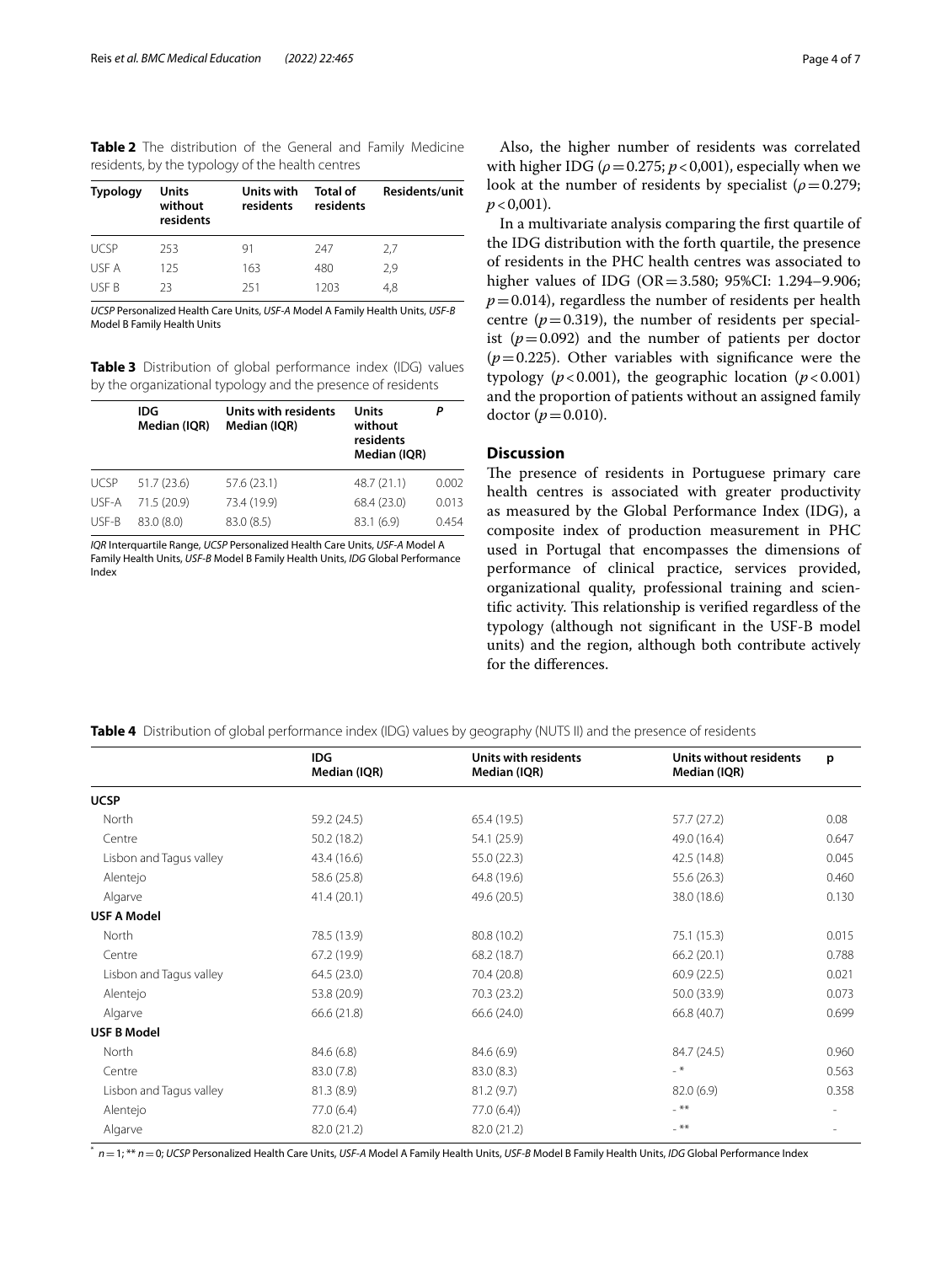Searching the literature, there are only few studies about the impact of residents and residence on the productivity of PHC facilities. An open study of Bridges et al., in 1999, showed an increase in costs due to the integration of interns in the surgical work related to an increase in operative time caused by the lower dexterity of residents [[12\]](#page-5-10). In 2014, Hiller did not fnd signifcant diferences in fnancial costs using a paired methodology [[13\]](#page-6-0). Sibia (2020) showed an increase in the surgical time, but a compensatory decrease in the inpatient time, without signifcant overall diference in the global costs, and, most important, in the clinical outcomes [\[14](#page-6-1)]. Lewis, in his PhD thesis of 2021, identify the collaboration in the training of junior clinicians as a factor associated with best performing PHC  $[15]$  $[15]$ . The meta-analysis of Bourne reviewed 17 articles and showed students may have a neutral or positive efect on allied health patient activity levels and clinical time [[16](#page-6-3)].

In this study, the PHC facilities involved on the residency programs showed signifcant higher productivity levels. The relation is strong, although the cross-sectional design does not allow to establish any causality between both. Several possible factors may explain our fndings.

In Portugal, the regional directions of residences are responsible for the allocation of vacancies to residents, defning a national yearly map according to the medical residency regulation. All units are eligible for being training centres if they fulfl the required conditions of structure, processes and results as settled by the Portuguese Medical Association. Vacancies are flled by public tender on a national basis. With rare exceptions, there are no constraints in the country that health teams cannot overcome to apply to receive trainees.

Following the 2007 PHC reform, many health centres evolved to higher organization patterns with the creation of Family Health Units (USF), applying for USF-A recognition and then for USF-B, as they achieved the quality standards for qualification. The type B USFs present greater maturity in both processes and teamwork. Consequently, they are expected to be better prepared to receive residents, both in physical resources, as in the organization and human resources. The higher standards and the best conditions draw the attention of the best candidates looking for the top settings to take their PHC residences, favouring positive discrimination, in addition to being potentially more motivated, factors known to have a direct impact on the performance [[11\]](#page-5-9). Nevertheless, residents are integrated into regular work contributing little to its growth. The USF-A are less mature and UCSP even less. The presence of residents may boost the reorganization of all staff and resources to accomplish the required standards, thus impacting the results. Nevertheless, the USF-A has also a strong motivation for changing in the legitimate expectation of progression to the B model, where the salary supplement based on both the production and productivity complements the precarious base salary. In addition, it is possible that residents are a real reinforcement of the workforce in needier units, where there are many patients without an assigned family doctor, as in several UCSP, but not in USF, especially in the regions of Lisbon and Tagus Valley and Algarve, which have signifcantly lower coverage rates than the rest of the country (75.6% and 82.6%, respectively, whereas the national rate is 87.5%; *p* < 0.001).

In the Portuguese context, the presence of residents in PHC health centres is associated with better performance in the UCSP and USF-A. It seemed to contribute to the development and maturity of the less developed health teams, without conditioning the performance of USF-B. This effect is rather evident in the larger regions of the North and Lisbon and Tagus Valley, which present more patients and more facilities.

We did not aim to study other potentially confounding variables, such as the structure of the health team, its diferentiation, its stability, total time of teamwork and geodemographic issues because they were not available at the time. Meanwhile, the covid-19 pandemic brought to light some of these constraints and allowed us to quantify them in new indicators for each health unit. Portuguese PHC, like in almost all countries, suffered a huge impact on the regular efectiveness and we must wait for some regularization of the normality to review its functioning.

On the other hand, the cross-sectional nature of this study does not allow to assign the causality relationship. As we already stated, we cannot assume that the presence of residents improves the production, nor we cannot indicate that residents search for the best units to realize their internships. We believe that there may exist a crossing of both dimensions. The health centre organization creates conditions for the residence to be a daily challenge of intellectual stimulation, permanent updating, innovation and development, able to leverage the team itself and actively promote high-quality standards within it.

In this sense, the presence of residents in all health centres should be encouraged, as a mean to balance the quality. Of course, we know that although medical education and training are an ethical and deontological duty of all, [[17\]](#page-6-4) not everyone is available to do it or even prepared for it  $[18]$  $[18]$ . However, even there will always be one main host institution, it is possible that residents circulate by other health centres in the same region or not, with gains for their own training and for the health outcomes in general. This point was already introduced in the last review of PHC residence in Portugal two years ago and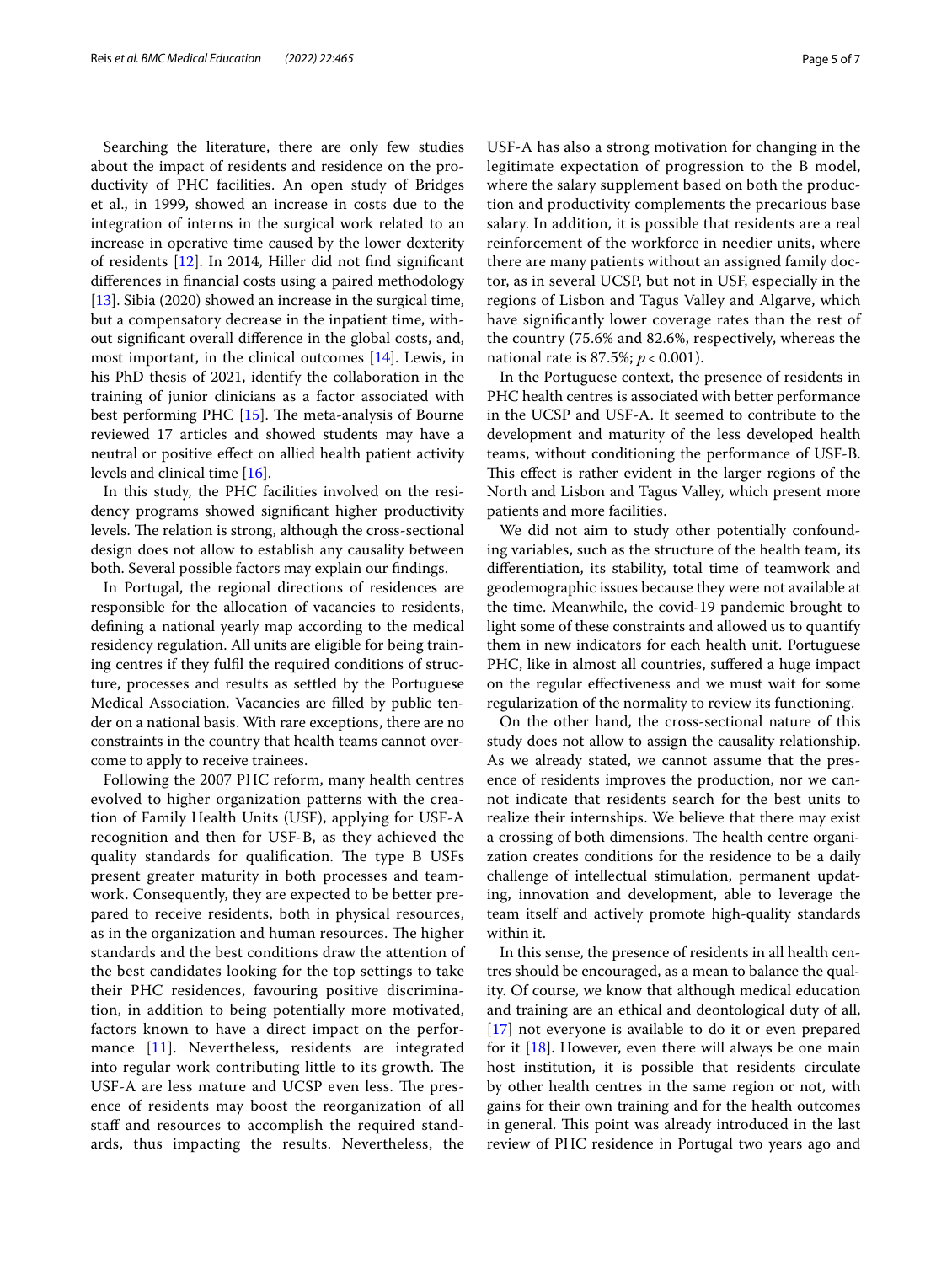we look forward to evaluating it at the end of the current residence.

These results help to characterize the role of residents in the functioning of health centres. We all understand that medical education and training are a crucial investment for health services. They are one of the fundamental pillars of the structure of health services, allowing to leverage quality and consequently to improve health in our patients in the medium and long term. Our results show that this efect can also be verifed in the short term in a training system based on clinical practice, as it is in Portugal. On the other hand, they rise the concern about the potential dependence of the services on the presence of residents. The needs for PHC supply must be provisioned by stable and committed staf, and not depend on the presence or effective work of trainees. They must always be supernumerary. We found a great heterogeneity due to organization (types of USF), to the lack of resources (patients without assigned family doctors) and even to the geographical dispersion through the country. These factors are relevant for the management decision of the health units and ultimately for the decision of national health policies. Fifteen years after the beginning of Primary Health Care Reform there are still so many inequities in the Portuguese health system, with impact on universal health coverage, one of the health-related Sustainable Development Goals settled by World Health Organization, [[19](#page-6-6)] and on people's lives.

In conclusion, our results show some asymmetry in the performance of the health centres across Portugal according to the typology and in the diferent regions. The collaboration in the residence of PHC may actually contribute to model this heterogeneity and to improve quality in health care. More than bringing closed answers, this study raises questions about the role of the residents, not from the administration perspective, but from the achieved health outcomes, contributing to the equity in health, to the continuous quality improvement of the team and to higher performance of the health centres.

#### **Acknowledgements**

Not applicable

#### **Authors' contribution**

All authors contributed equally in the data collection, analysis and discussion of results. All authors approved the fnal manuscript.

#### **Author's information**

IR and GE are members of Portuguese College of General and Family Medicine of Portuguese Medical Association, PS is the current president of College. GE is the executive director of health centres group of Sintra, Portugal.

#### **Funding**

This article was supported by National Funds through FCT—Fundação para a Ciência e Tecnologia, I.P., within CINTESIS, R&D Unit (reference UIDB/4255/2020).

#### **Availability of data and materials**

The dataset supporting the conclusions of this article is available in the private repository, in [https://docs.google.com/spreadsheets/d/1NlKZBh\\_g7TPm](https://docs.google.com/spreadsheets/d/1NlKZBh_g7TPmwfdDn6e4544LdDGhmf9JjqCrmeY2uo4/edit#gid=0) [wfdDn6e4544LdDGhmf9JjqCrmeY2uo4/edit#gid](https://docs.google.com/spreadsheets/d/1NlKZBh_g7TPmwfdDn6e4544LdDGhmf9JjqCrmeY2uo4/edit#gid=0)=0.

#### **Declarations**

#### **Ethics approval and consent to participate**

This study is exempt from previous appraisal of Ethics Committee since it is based on a document analysis, using publicly available secondary data, without direct or indirect intervention on individuals. Nevertheless, the ethical commitment is rather important than the law that regulates it. Data were analysed anonymously and treated with respect for the ethical principles of the Declaration of Helsinki and the Oviedo Convention.

## **Consent to publication**

Not applicable.

#### **Competing interests**

Authors are members of Portuguese College of General and Family Medicine physicians of Portuguese Medical Association, with responsibility in the evaluation of conditions of health centres for receiving residents.

#### **Author details**

<sup>1</sup>UCSP Cantanhede, ACeS Baixo Mondego, ARS Centro, Coimbra, Portugal. <sup>2</sup> ACeS Sintra, ARS Lisboa E Vale Do Tejo, Queluz, Portugal. <sup>3</sup> Department of Medicine of Community, Information and Health Decision Sciences, Faculty of Medicine, CINTESIS - Center for Health Technology and Services Research, University of Porto, Porto, Portugal.

Received: 29 March 2022 Accepted: 31 May 2022 Published online: 16 June 2022

#### **References**

- <span id="page-5-0"></span>1. Biscaia AR, Heleno LC. Primary health care reform in Portugal: Portuguese, modern and innovative. Cien Saude Colet. 2017;22(3):701–12.
- 2. Sousa JCd. Celebrando 20 anos do Regime Remuneratório Experimental em Cuidados de Saúde Primários: uma refexão pessoal sobre um percurso único. Revista Portuguesa de Clínica Geral. 2019;35(5):340–4.
- <span id="page-5-1"></span>3. Silva CF, Beirão D, Santos P. 40 anos de desenvolvimento dos Cuidados de Saúde Primários em Portugal. In: Missias-Moreira R, Mesquita CC, editors. International Handbook for the Advancement of Public Health Policies – Health Policy, Planning and Management. Porto, Portugal: Publicações ESS; 2021. p. 30–48 1.
- <span id="page-5-2"></span>4. Hespanhol A. Assegurar qualidade em medicina geral e familiar. Revista Portuguesa de Medicina Geral e Familiar. 2004;20(2):264–8.
- <span id="page-5-3"></span>5. Melo M, Sousa JCD. Os indicadores de desempenho contratualizados com as USF: Um ponto da situação no actual momento da reforma. Revista Portuguesa de Medicina Geral e Familiar. 2011;27(1):28–34.
- <span id="page-5-4"></span>6. Berwick DM. Continuous Improvement as an Ideal in Health Care. N Engl J Med. 1989;320(1):53–6.
- <span id="page-5-5"></span>7. Turcotte-Tremblay AM, GaliGali IA, Ridde V. An exploration of the unintended consequences of performance-based fnancing in 6 primary healthcare facilities in Burkina Faso. Int J Health Policy Manag. 2022;11(2):145–59.
- <span id="page-5-6"></span>8. Ramalho A, Castro P, Goncalves-Pinho M, Teixeira J, Santos JV, Viana J, et al. Primary health care quality indicators: an umbrella review. PLoS ONE. 2019;14(8):e0220888.
- <span id="page-5-7"></span>9. Pereira AL. Indicadores: o que são, o que não devem ser e o que poderão ser. Revista Portuguesa de Medicina Geral e Familiar. 2018;34(3):124–6.
- <span id="page-5-8"></span>10. Wynn BO, Smalley R, Cordasco KM. Does it cost more to train residents or to replace them?: A look at the costs and benefts of operating graduate medical education programs. Rand Health Q. 2013;3(3):7-.
- <span id="page-5-9"></span>11. Santos P, Teixeira P, Beça H, Hespanhol A. Evaluation of the Research Protocol by Ethical Committee. In: Ray S, editor. Evidence-based Medicine. London: IntechOpen; 2020.
- <span id="page-5-10"></span>12. Bridges M, Diamond DL. The fnancial impact of teaching surgical residents in the operating room. Am J Surg. 1999;177(1):28–32.